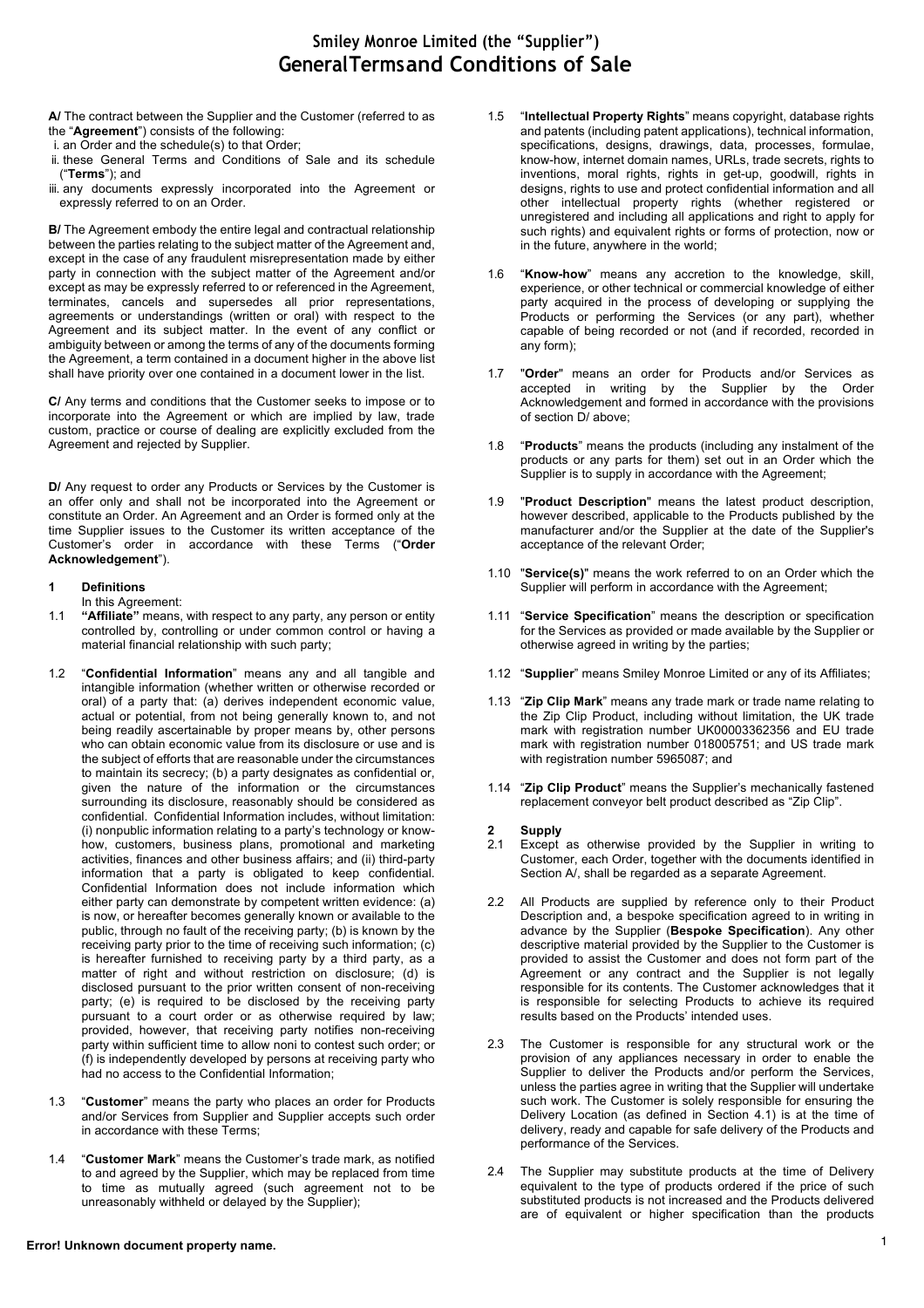ordered by Customer.

- 2.5 Where the Order provides that the Supplier will undertake installation, the Supplier will install the Products at the Supplier's then current installation rates. Any installation charge shown on the Order is for installation during the Supplier's normal working hours. Any installation services performed outside of Supplier's normal working hours or any overtime worked by the Supplier will be subject to further charge. If the Order does not indicate that Supplier will install the Products, the installation of the Products is the sole responsibility of the Customer.
- 2.6 The Supplier shall supply the Services to the Customer in accordance with the Service Specification in all material respects.
- 2.7 The Supplier reserves the right to amend the Order and Service Specification if necessary to comply with any applicable law or regulatory requirement, or if the amendment will not materially affect the nature or quality of the Services, and the Supplier shall notify the Customer in any such event.
- 2.8 The Customer will at all times provide all necessary access, assistance and information required by Supplier to facilitate the Supplier carrying out its obligations under the Agreement, including (without limitation) any additional obligations contained in the Order, Product Description and Service Specification.
- 2.9 To the extent that the Products are to be manufactured in accordance with a Bespoke Specification or Services are to be provided in accordance with instructions provided by the Customer, the Customer shall indemnify the Supplier against all liabilities, costs, expenses, damages and losses suffered or incurred by the Supplier in connection with any claim made against the Supplier for actual or alleged infringement of a third party's intellectual property rights arising of or in connection with the Supplier's use of such Bespoke Specification or instructions provided by the Customer.
- 2.10 In the event that any Order includes Zip Clip Product(s) and the Customer intends to re-sell such Zip Clip Products to any other party, the schedule to these Terms shall automatically be incorporated into and apply to this Agreement.

# **3 Price & Payment Terms**

- The price for any Product or Services, excluding value added tax or any other tax, duty, levy or the like which may be added to the amounts owed by the Customer, shall be the price expressly agreed to by the Supplier in the Order Acknowledgement.
- 3.2 Unless otherwise expressly agreed, all prices quoted do not include any charges, fees, duties, tariffs related to shipping, transporting, carriage, stowage or storage of any Products purchased by Customer.
- 3.3 The Supplier may invoice the Customer at or any time after: for Products, the earlier of (i) the despatch of the Products or (ii) the Supplier informing the Customer the Products are ready for collection; and for Services, completion of the Services.
- 3.4 The Customer shall pay amounts due to the Supplier under the Agreement in good and collected funds or in cash and in full without any deduction or set off within the earlier of 30 days from the date of an invoice or the Delivery of any Products, or the date on which any Products were made available to Customer for collection, or, in the case of Services, the date the Services are completed, except as otherwise agreed to in writing by the parties. The Supplier may charge interest on a day to day basis from the due date at the rate of 5% per annum over the Bank of England Base Rate in force from time to time until the payment is made in full. If, in Supplier's sole and absolute discretion, the financial condition of the Customer at any time does not justify continuance of production or shipment of any Products or providing any Services in accordance with the terms of payment specified in the Agreement, Supplier may require full or partial payment in advance. Time is of the essence with respect to any payment required by Customer under the Agreement.
- 3.5 If the Customer prevents or delays Delivery, installation or completion of any Product or Service then, in addition to any

other rights the Supplier may have, Customer shall pay to Supplier any sums that have been pre-paid or any other amounts that have been paid on behalf of Customer by Supplier by no later than 30 days after the date which the Supplier notifies the Customer it is ready to effect such Delivery, installation or completion (or 30 days after the date when the Supplier would have delivered or installed same or delivered or completed the Services but for being prevented by Customer or the Customer's delay, if this is earlier) except as otherwise expressly agreed between the parties. The Customer shall pay all of the Supplier's reasonable costs and charges that result from being prevented from delivering, installing or completion or resulting from such delay. In addition, if Supplier's performance is prevented or delayed by any act of omission of Customer or its agents, subcontractors, or employees, Supplier shall not be in breach of its obligations or otherwise liable for any costs, charges, or losses sustained or incurred by Customer.

- 3.6 Where the cost to the Supplier of performing the Agreement increases as a result of circumstances beyond the Supplier's reasonable control (including (without limitation) if any assumptions set out in the Product Description, Service Specification or on the Order Acknowledgement are not met in whole or in part and demonstrable increases in costs of raw materials or components), the Customer shall pay the Supplier's reasonable additional costs arising as a result of such circumstances by way of additional charges, which shall be invoiced and paid in accordance with the terms of the Agreement.
- 3.7 The Customer shall pay, at the same time as the principal sums to which they relate, delivery charges, any taxes (other than those assessed on the profits or gains of the Supplier) which are payable in connection with the supply of Products or the Services.

# **4 Delivery/Performance**

- Subject to the Customer complying with all of its obligations in this Agreement, the Supplier shall make or arrange for delivery of the Products to the location stated on the Order Acknowledgement ("**Delivery Location**") or such other place as agreed to in writing by the parties, unless collection of the Products by or on behalf of the Customer has been agreed to in the Order Acknowledgement or otherwise by express written agreement of the parties, in which case collection shall be from the location agreed to by the parties. Delivery shall take place: on the arrival of the Products at the Delivery Location, immediately before unloading of the Product commences; or immediately prior to the commencement of loading in the case of a Customer collection **("Delivery").**
- 4.2 Any dates specified by the Supplier for delivery or collection of Products or performance of the Services are intended to be an estimate only and time for delivery shall not be construed as a fixed date or time unless specifically agreed to by Supplier in writing. If Supplier does not specify a date for delivery or collection of the Products or performance of Services, delivery/performance by Supplier will be within a reasonable time.
- 4.3 If Delivery of any Products or performance of any Service has not been made within 4 months of the estimated Delivery or performance date, the Customer may cancel its order with respect to the specific Product(s) or Service(s) provided that Customer has notified the Supplier in writing of the late Delivery or performance and given the Supplier 30 days from the date of receipt of such notice to complete the Delivery or performance.
- 4.4 Supplier shall not be liable for any any special, indirect, or consequential damages, including without limitation, lost revenues or profits to compensate the Customer for non-delivery or late Delivery of the Products or failure or delay in making the Products ready for collection or performance of the Services.
- 4.5 If the Customer fails to accept delivery or to collect any of the Products in accordance with the Agreement, then Delivery shall be deemed to have occurred on the date the Supplier has notified the Customer that the Products are ready for Delivery in accordance with the Order.
- 4.6 If the Customer fails to collect the Products or to take or accept delivery of the Products in accordance with the Agreement, the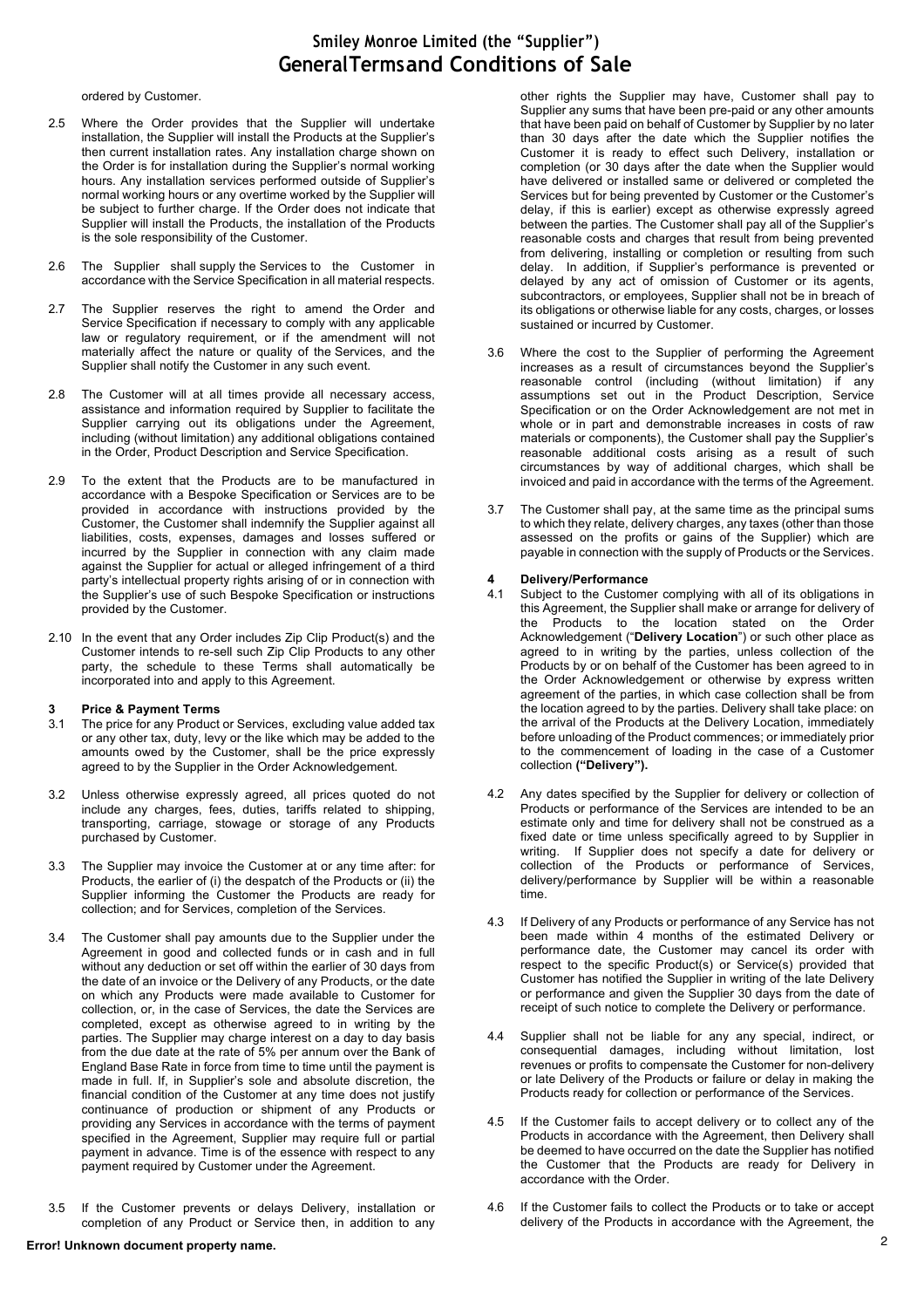### Supplier:

- 4.6.1 shall store the Products until delivery or collection takes place or it exercises its rights under Section 4.6.2 and may charge the Customer for all related costs and expenses (including insurance) incurred by Supplier; and
- 4.6.2 if fourteen days pass after the date on which the Supplier notified the Customer that the Products were ready for collection or Supplier attempted delivery and the Customer failed to collect or to accept delivery of such Products, the Supplier may resell or otherwise dispose of part or all of the<br>Products. After deducting reasonable storage and all After deducting reasonable storage and all associated costs and any difference in the price received by Supplier in connection with the resale or other disposition of the Products and the price to be charged to Customer for the Products, refund all pre-paid amounts without prejudice to any other rights or remedies available to the Supplier.

# **5 Risk & Property**

- Risk of damage to or loss of the Products shall pass to the Customer upon Supplier making actual or deemed delivery of the Products or making the Products available for collection, whether or not title to such Products has passed to the Customer.
- 5.2 The Supplier shall not be liable for any loss of any kind to the Customer arising from any damage to or loss of the Products occurring after the risk of loss has passed to the Customer however caused, nor shall any liability of the Customer to the Supplier be diminished or extinguished by reason of such loss.
- 5.3 Title to the Products shall not pass to the Customer until all amounts due with respect to the Products, as well as any other amounts which are due to Supplier from the Customer on any account, have been paid to Supplier in full in good and collected funds.
- 5.4 The Customer shall not sell, pledge, transfer or assign the Products (for security or otherwise) until all amounts with respect to such Products are paid in full to Supplier without Supplier's written consent.
- 5.4.1 Until all amounts with respect to such Products are paid in full to Supplier, Customer shall (a) carefully maintain, and insure the Products; (b) protect such Products against any risks; and (c) take all reasonable measures in order that Supplier's rights and interests in such Products are neither compromised nor cancelled.
- 5.5 In the event of a breach of the Agreement, Supplier may utilize any remedies available to it at law or in equity, including, but not limited to granting the Supplier a licence to enter onto any premise on which the Products are kept to recover the Products in the event that Customer undergoes any event listed in Section 8.2 or fails to make payment in accordance with Section 3.4. In all cases, Purchaser will be responsible for Supplier's costs and expenses in exercising its rights.

#### **6 Inspection**

The Customer shall inspect the Products and Services immediately on receipt or completion thereof and shall within 20 days give written notice to the Supplier in detail of any ground on which the Customer alleges that the Products and/or Services are not in accordance with the Order, Service Specification, Bespoke Specification and/or Product Description or are defective in material or workmanship. If the Customer fails to give notice within such timeframe, the Products and Services shall be conclusively presumed to be in all respects in accordance with the Order, Service Specification, Bespoke Specification and Product Specification and free from any defect which would be apparent on reasonable examination of the Products and Services and the Customer shall be deemed to have accepted the Products and Services accordingly. In the event that the Customer establishes, to the Supplier's reasonable satisfaction, that the Products and/or Services are not in accordance with the Order. Service Specification, Bespoke Specification and/or Product Description or are so defective, the Customer's sole remedy in respect of such non-accordance or defects shall be limited, as the Supplier may elect, to the replacement of the Products and/or the re-performance of the Services or refund of

## 3 **Error! Unknown document property name.**

the purchase price against return of the Products.

#### **7 Warranties and the Supplier's Liabilities**

- *7.1* The Supplier warrants that the Services will be performed with reasonable skill and care.
- 7.2 The Supplier warrants that the Products will conform in all material respects to their applicable Product Description and Bespoke Specification if applicable for the Product warranty period as stated on the Order Acknowledgement, or where no such period is stated, for the shorter period of 1,000 hours of use or the first twelve months following Delivery ("**Warranty Period**"). The Supplier shall not be liable for any defect that arises from, or that is due to, normal wear and tear, or the Customer's wilful damage, negligence, abnormal working conditions, incorrect or negligent handling by Customer or a third party, any unauthorized use of the Products, failure to follow the manufacturer and/or the Supplier's instructions, misuse or an unauthorised alteration or repair of the Products by anyone other than the Supplier or its agent.
- 7.3 Subject to Section 7.4.1, the Supplier shall have no further liability to the Supplier in respect of the Services' failure to comply with the warranty in Section 7.1 and/or the Products' failure to comply with the warranty in Section 7.2, provided that:
- 7.3.1 in the event any of the Services fail to comply with the warranty set forth in Section 7.1, the Supplier shall reperform or refund the amounts paid for the Services that were not performed in accordance with warranty set forth in Section 7.1; and
- 7.3.2 in the event any of the Products fail to comply with the warranty set forth in Section 7.2, the Supplier will, at its own expense and at its option, repair or replace such Products that fail to conform in all material respects to the applicable Product Description and/or Bespoke Specification, if relevant, due to faulty materials or workmanship; provided however, that the Supplier receives written notification from the Customer of such defect during the Warranty Period and Supplier is given an opportunity to inspect the alleged defect. The provisions of this Section 7.3.2 will not apply to defective materials or workmanship that would have been apparent on reasonable examination or inspection of the Products and/or Customer fails to provide notice of such defect in accordance with Section 6.
- 7.4 The liability of the Supplier to the Customer under or in connection with the Agreement, whether arising from contract, negligence or howsoever, shall be limited as follows:
- 7.4.1 in the case of liability arising from death or injury to persons as a result of any act or omission of the Supplier which is negligent (as defined by the Unfair Contract Terms Act 1977 section 1) or to any proven fraud on the part of the Supplier or of others for which it is at law responsible, there shall be no limit;
- 7.4.2 subject to Sections 7.3, 7.4.1 and 7.5, in the case of damage to physical or real property, the limit of liability shall be £1,000,000; and
- 7.4.3 subject to Section 7.3, 7.4.1 and 7.5, in respect of any liability other than that described in Section 7.4.2, the limit of liability shall be the lesser of: (i) the aggregate charges paid or payable for the Products throughout the duration of the contract; and (ii) £1,000,000,

provided that the Supplier's overall maximum liability under the Agreement pursuant to sub-Sections 7.4.2 and 7.4.3 shall be limited to £1,000,000 in aggregate.

7.5 Subject to Section 7.4.1, the Supplier shall have no liability to the Customer for:

- 7.5.1 loss of profits, loss of revenue or loss of anticipated savings;
- 7.5.2 loss of contracts, business or opportunity, loss of goodwill or injury to reputation;
- 7.5.3 any special, consequential or indirect loss or damage; arising out of or in connection with the Agreement. This shall not affect the liability of the Customer to pay the charges or any other sums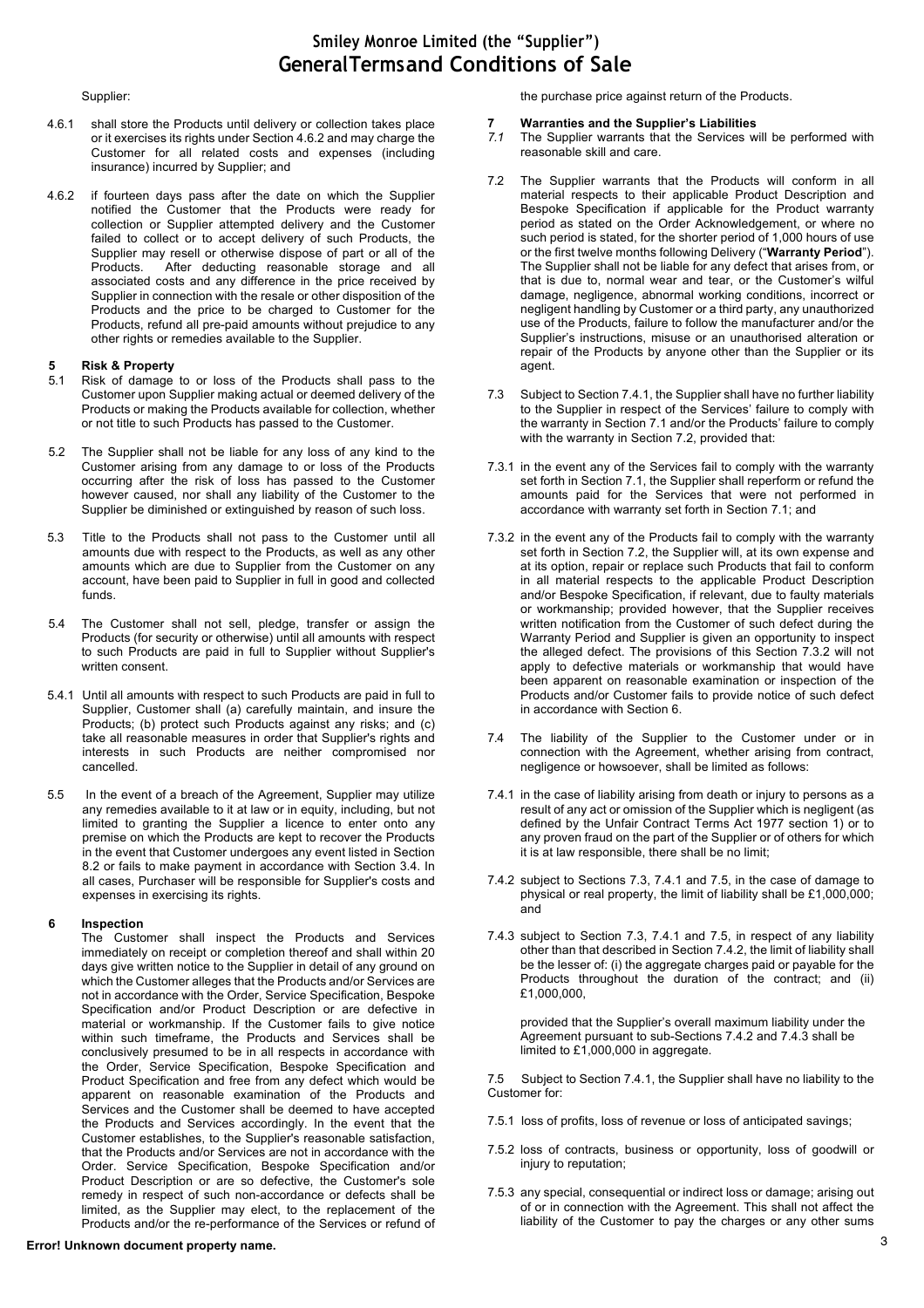falling due to the Supplier under the terms of the Agreement.

7.6 The Supplier shall have no liability to the Customer in respect of a breach of the Agreement unless the Customer has issued proceedings in respect of such breach within 18 months of the date when it first became aware of the circumstances constituting the breach.

# **8 Termination**

- In addition to any other remedies that Supplier may have in law or equity, if the Customer has committed a material breach of its obligations under the Agreement or it fails to perform or to comply with the terms and conditions of the Order, including, but not limited to, failing to pay any amounts due to Supplier in a timely manner, and the Customer has failed to cure such breach within 14 days from the date of written notice by Supplier of such breach, then the Supplier may, at its option, (i) immediately terminate either the Agreement or the specific Order, in whole or in part, or (ii) suspend its performance under the Agreement or the specific Order until such time as the breach is remedied. In such circumstances the Customer will have no claim against the Supplier based on the Supplier's suspension of its performance under the Agreement and/or the Order. Supplier also shall be entitled to amend the Agreement and/or the Order with respect to the Delivery and the payment terms to reflect the period in which the Agreement and/or the Order is suspended.
- 8.2 The Supplier may terminate the Agreement by written notice to the Customer, taking immediate effect, if the Customer: (a) being a company, has a petition presented for its liquidation or calls a meeting to propose a resolution for its liquidation (other than solely for solvent amalgamation or reconstruction) or has a petition presented for the appointment of an administrator or has a receiver or administrative receiver appointed over it or any of its assets or makes any voluntary arrangement with its creditors; or (b) being an individual (or if a firm or partnership, any of its partners or members), has a petition presented for his or her bankruptcy, or has a receiver appointed over his or her affairs, or makes any voluntary arrangement with his or her creditors or (in the case of a firm or partnership) proposes or has presented against it a petition for its dissolution; or (c) in any case described in Section 8.2(a) or (b) undergoes any analogous event in any jurisdiction where it is domiciled; or (d) the beneficial ownership of more than 50% of the issued share capital of the Customer (if a company) or the legal power to direct or cause the direction of the general management of the Customer changes.

# **9 Effects of Termination**<br>**9.1** Upon termination of a

- Upon termination of any Order, any partial Order, or the Agreement for any reason, all sums due to the Supplier shall become immediately payable to the Supplier by the Customer without set-off or deduction.
- 9.2 Upon termination for whatever reason, the Customer will immediately deliver to Supplier at Customer's sole cost and expense any Supplier property to which it has no contractual right to retain and the Supplier may enter any premises to immediately recover and remove such property.

## **10 Export Terms**

- 10.1 Unless the context otherwise requires, any term or expression which is defined in or given a particular meaning by the provisions of Incoterms shall have the same meaning in the Agreement, but if there is any conflict between the provisions of Incoterms and these Terms, the provisions of these Terms shall prevail:
- 10.1.1where the Products are supplied for Delivery from Northern Ireland the provisions of this Section 10 shall (subject to any special terms agreed to in writing between the Supplier and the Customer) apply notwithstanding any other provision of these Terms;
- 10.1.2it is the Customer's responsibility to obtain all such consents and licences as may be required from time to time under of the country of export of any Products and under the laws and regulations of any other region or country that may affect or regulate such resale, Delivery, export, or import, including, but not limited to any country of import.

## 4 **Error! Unknown document property name.**

10.1.3unless otherwise agreed in writing between the Supplier and the Customer, the provisions of Section 4.3 shall apply in respect of Delivery and the Supplier shall in any event be under no obligation to give notice under section 32(3) of the Sale of Goods Act 1979.

#### **11 Force Majeure**

The Supplier reserves the right to defer the estimated dates for Delivery of Products or performance of Services or to cancel the Agreement or any affected Order or reduce the volume of the Products or scope of Services ordered by the Customer, without incurring any liability to the Customer, if it is prevented from, hindered, or delayed in the carrying on of its business due to any circumstances beyond the reasonable control of the Supplier. If the event in question continues for a continuous period in excess of 60 days, the Customer shall be entitled to give notice in writing to the Supplier to terminate the Agreement or an affected Order. Any sums due to the Supplier for part-performance at the time of termination by Customer shall become immediately payable to the Supplier by the Customer without set-off or deduction

### **12 Cancellation**

The Supplier may cancel the Agreement or any Order by giving written notice to the Customer at any time before the Products are delivered or, as the case may be, before the Services are performed. On giving such notice, the Supplier shall repay to the Customer any sums pre-paid by the Customer in respect of the relevant Order or Agreement, but not yet earned by Supplier due to delivery or performance. Any sums due to the Supplier as a result of part-performance of the Order or Agreement by Supplier shall become immediately payable by the Customer without setoff or deduction.

#### **13 Intellectual Property Rights and Confidentiality**

- 13.1 The Supplier, or its licensors, shall retain the right and title to all Intellectual Property Rights and other associated rights in any Products and the Services, and to any work or material created by the Supplier or its subcontractors in the course of providing the Products and Services, and to any other items supplied pursuant to any Order.
- 13.2 The Customer shall not reverse-engineer, decompile, disassemble or any other way alter the Products without Supplier's prior written consent, nor use or access all or any part of the Products or product of the Services in order to build a product or service which competes with the Products or Services.
- 13.3 The Customer is granted a non-exclusive and non-transferrable right to use the Intellectual Property Rights in the Products and Services solely, and to the minimum extent necessary, for the purpose of enjoying the Products and Services provided under the Agreement. The rights provided to the Customer under this clause 13.3 are granted to the Customer only, and shall not be considered granted to any subsidiary or holding company of the Customer.
- 13.4 The Customer shall: (a) not use any Intellectual Property Rights owned by the Supplier as, or as part of, any corporate, domain or business name unless agreed to in writing in advance by the Supplier; (b) not use or register any trade mark, design, domain name or logo which is identical or confusingly similar to any Intellectual Property Rights owned by the Supplier; (c) not take, authorise or knowingly tolerate any action whereby the Intellectual Property Rights owned or provided by Supplier under this Agreement shall or might be jeopardised or invalidated; and (d) immediately inform the Supplier of any actual or threatened infringement of the Supplier's Intellectual Property Rights of which it becomes aware.
- 13.5 The parties agree not to use or to disclose to any third party, other than for the purposes of performing the Agreement, any secret or Confidential Information or method of working revealed by the other party.
- 13.6 Nothing in the Agreement shall prevent either party from using any Know-how gained during the performance of the Agreement in the furtherance of its normal business, provided that any such use does not result in a disclosure of secret, Confidential Information or the infringement of any valid Intellectual Property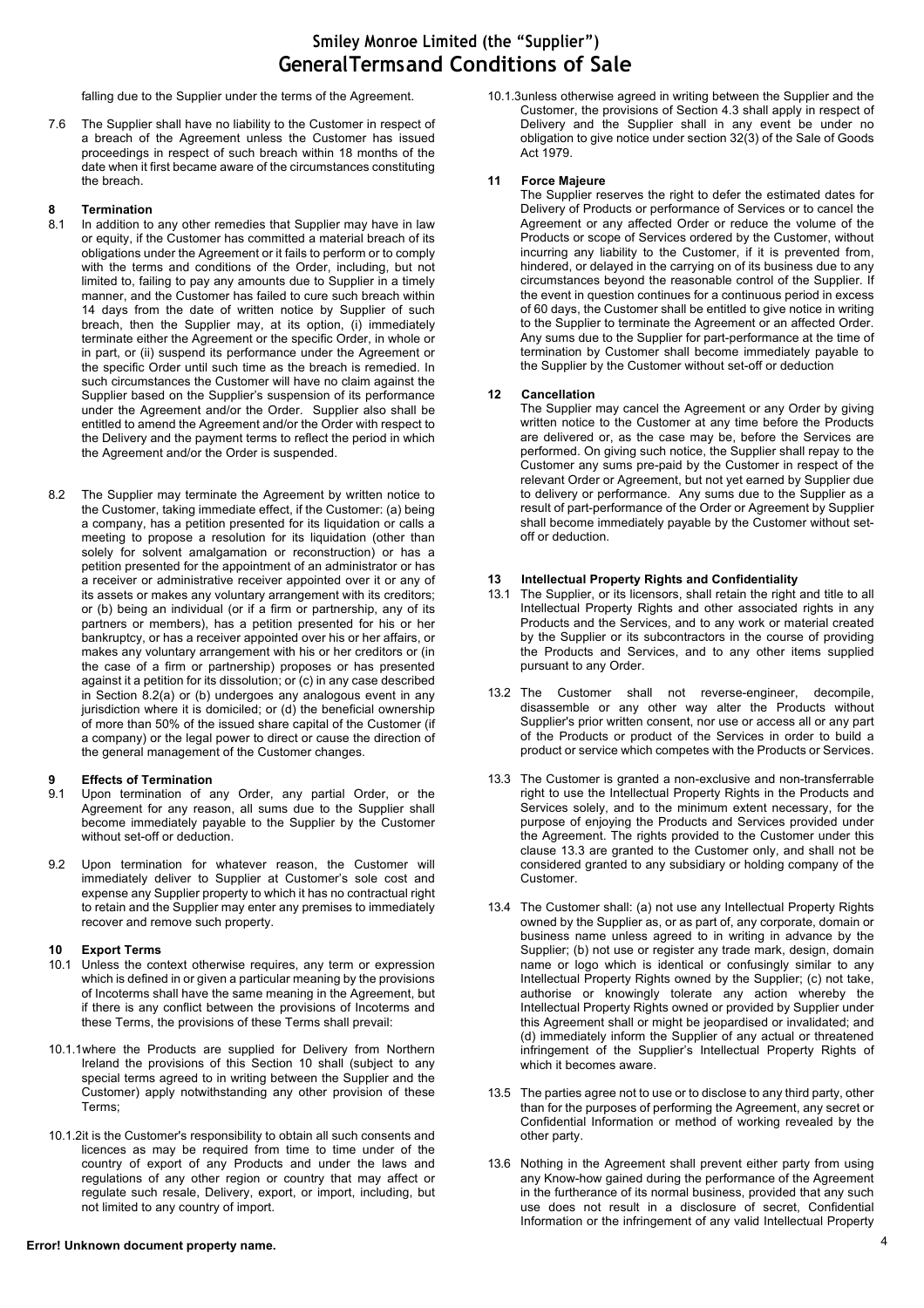Rights of either party.

13.7 All benefits associated with use of the Supplier's Intellectual Property Rights under this Agreement (including, for the avoidance of doubt, the Zip Clip Mark), including all goodwill arising, shall accrue solely to the benefit of the Supplier.

#### **14 Changes**

- 14.1 The Customer may at any time request and the Supplier may at any time recommend changes in the Products and/or the Services.
- 14.2 Subject to Section 2.4, neither party will be obliged to agree to any requested or recommended change but neither party will unreasonably withhold its agreement to such request or recommendation from the other.
- 14.3 The Supplier will advise the Customer of the likely impact of any requested or recommended change on the price and timescales for Delivery of the Products and/or performance of the Services. In respect of a change requested by the Customer, the Supplier reserves the right to make a reasonable charge for the preparation of the impact assessment.
- 14.4 Until such time as any requested or recommended change is formally agreed, the Supplier will, unless otherwise agreed, continue to provide the Products and/or perform the Services (and to be paid for same) as if such change had not been requested or recommended.
- 14.5 The parties will respond in writing to, or will meet to discuss, any requested or recommended change as soon as practicable. If the parties have not agreed in writing to any requested or recommended change within four weeks from the date of the request or recommendation, the matter will be addressed in accordance with the procedures set forth in Section 16. The parties' failure to comply with the provisions of this clause will not relieve the Customer from its obligations to accept and to pay for the Products and the Services that are delivered and/or performed.
- 14.6 Any agreement by the parties with respect to a requested or recommended change will not be valid as an amendment to the Order unless such agreement is in writing and signed by authorized representatives of the parties.
- 14.7 The Supplier shall be entitled to implement changes to a Product and/or Service without following the change procedures set forth in this Section 14 where the circumstances require such change and, in such cases, Supplier reserves the right to charge Customer for such services and to extend any relevant delivery dates accordingly.

#### **15 General**

- 15.1 The Customer may not assign or delegate any of its rights or obligations under the Agreement in whole or in part without the written consent of the Supplier. The Supplier may assign or delegate any of its rights or obligations under the Agreement to a subsidiary or holding Supplier (as defined in section 1159 of the Companies Act 2006).
- 15.2 Failure or delay by either party in enforcing or partially enforcing any provision of the Agreement will not be construed as a waiver of any of its rights or remedies under the Agreement.
- 15.3 Any waiver by either party of any breach of, or any default under, any provision of the Agreement by the other party will not be deemed a waiver of any subsequent breach or default and will in no way affect the other terms of the Agreement.
- 15.4 Nothing in the Agreement shall create a partnership or a fiduciary relationship or the relationship of employment between the Supplier and the Customer.
- 15.5 Invalidity or unenforceability of one or more provisions of the Agreement shall not affect any other provision of the Agreement.
- 15.6 The parties to the Agreement do not intend that any term of the Agreement will be enforceable by virtue of the Contracts (Rights of Third Parties) Act 1999 by any person that is not a party to it.

## 5 **Error! Unknown document property name.**

- 15.7 The Agreement (and any dispute arising from it or related to its subject matter) shall be governed by, and construed, in accordance with the laws of Northern Ireland and the parties submit to the exclusive jurisdiction of the Northern Irish courts.
- 15.8 Any notice required or permitted to be given by either party to the other under the Agreement shall be in writing and sent by recorded post service and addressed to the other party at its registered office address, and the notice sent in this way shall be deemed to have been received by the receiving party at the time noted as the time of Delivery (or equivalent) by the postal carrier. The provisions of this Section shall not apply to the service of any proceedings or other documents in any legal action.

#### **16 Escalation**

- 16.1 Any question or difference which may arise concerning the construction, meaning or effect of the Agreement, or any matter arising out of or in connection with the Agreement shall in the first instance be referred to the representatives of the Supplier and the Customer nominated for this purpose for discussion and resolution as soon as reasonably possible and, in any event, within 21 days of such referral. If the unresolved matter is having a serious effect on the performance of the Agreement, the parties will use reasonable endeavours to reduce the elapsed time in completing the process. Neither party may initiate any legal action until the process has been completed, unless such party has reasonable cause to do so to avoid damage to its business or Intellectual Property Rights.
- 16.2 If the dispute is not resolved by escalation in accordance with Section 16.1, the parties may seek to resolve disputes between them by referring the dispute to leading counsel (the "**Expert**") as may be appointed by agreement between the parties, failing such agreement, by the Chairman from time to time of the Northern Ireland Bar Association.
- 16.3 In giving such advice the Expert shall act as an expert and not as an arbitrator. The Expert's advice shall (in the absence of clerical or manifest error appearing within 14 days of its Delivery to the parties) be final and binding upon the parties and not subject to challenge in any way. The fees of the Expert shall be borne in accordance with the Expert's determination.

#### **ZIP CLIP SCHEDULE**

## **1. Zip Clip Mark**

- 1.1 The Supplier grants to the Customer a non-exclusive, nontransferable, non-assignable, revocable licence to use the Zip Clip Mark to promote and sell the Zip Clip Product in accordance with and subject to full compliance with this Agreement and, without limitation, this Schedule. In the event that the Customer is not offering the Zip Clip Products for sale to its end users, the licence to the Zip Clip Mark shall terminate unless otherwise agreed by the Supplier. The Supplier may from time to time, on written notice, limit the licence granted under this paragraph or the permission to sell or distribute the Zip Clip Products to the country in which the Zip Clip Products are to be delivered to the Customer in accordance with the Agreement.
- 1.2 The Customer shall:
- 1.2.1 use the Zip Clip Mark only in accordance with the Supplier's instructions and quality control standards (as it may notify to the Customer from time to time);
- 1.2.2 distribute and sell the Zip Clip Products (along with the packaging and instruction documentation provided along with the Zip Clip Products (**Accompanying Material**)) only under the Zip Clip Marks and not use on or in relation to the Zip Clip Products or Accompanying Material any other trade mark unless otherwise agreed by the Supplier that (subject to paragraph 2 of this Schedule) the Customer may affix the Customer Mark to the Zip Clip Product and/or the Accompany Material;
- 1.2.3 do all such things and execute (at the Supplier's reasonable expense) such documentation as the Supplier may require in relation to the Customer's use of the Zip Clip Marks and the rights and protections as specified in the Agreement and this Schedule;
- 1.2.4 other than to affix the Customer Mark in accordance with paragraph 1.2.2 of this Schedule, not modify the Zip Clip Products or